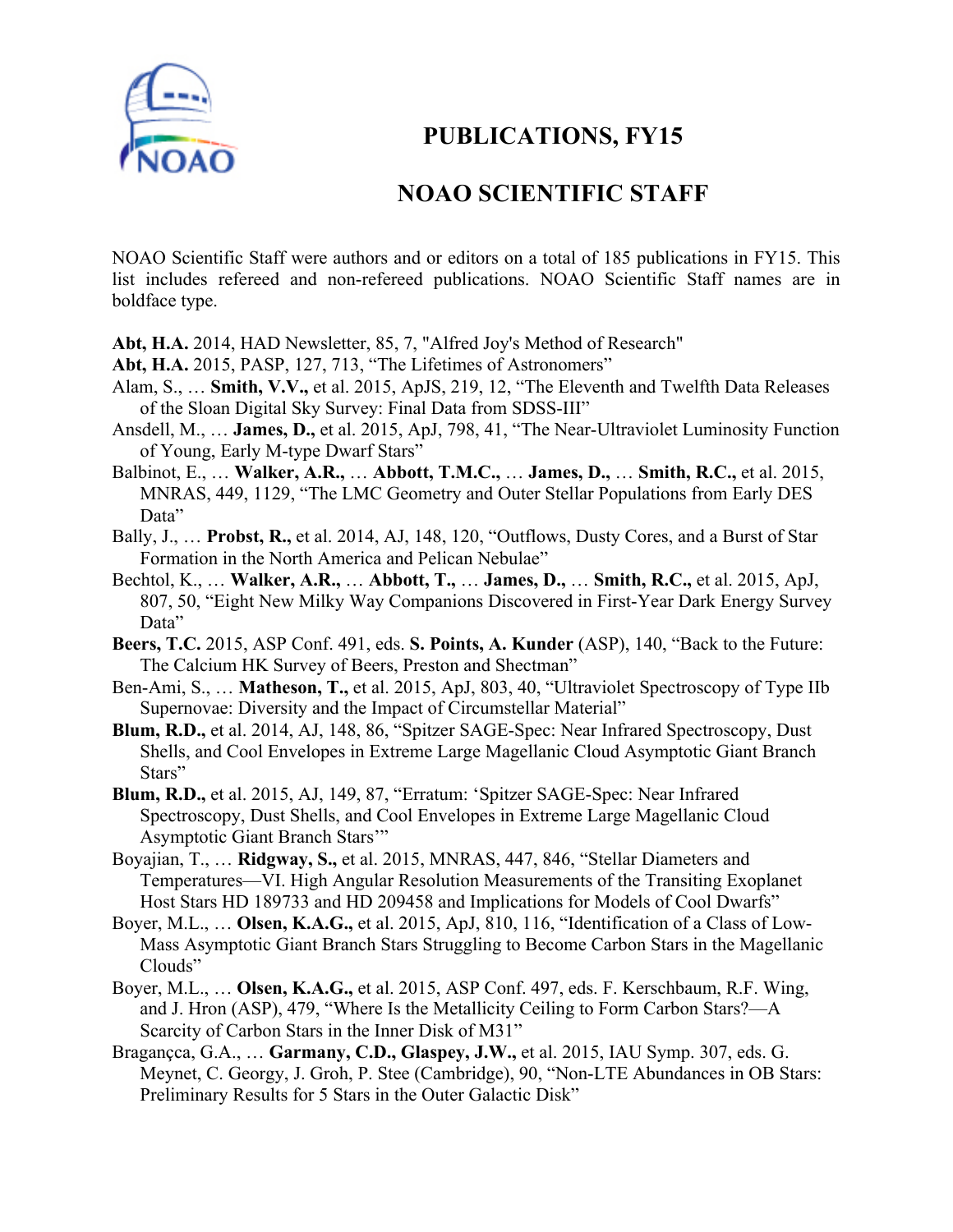- Brittain, S.D., **Najita, J.R.,** Carr, J.S. 2015, Ap&SS, 357, 54, "Near Infrared High Resolution Spectroscopy and Spectro-astrometry of Gas in Disks around Herbig Ae/Be Stars"
- Broekhoven-Fiene, H., … **Allen, L.E.,** et al. 2015, ApJ, 798, 65, "Erratum: 'The Spitzer Survey of Interstellar Clouds in the Gould Belt. VI. The Auriga-California Molecular Cloud Observed with IRAC and MIPS'"
- Çalışkan, Ş., … **Beers, T.C.,** et al. 2014, A&A, 571, A62, "Chemical Abundances of the Metal-Poor Horizontal-Branch Stars CS 22186-005 and CS 30344-033"
- Carlberg, J.K., **Smith, V.V.,** et al. 2015, ApJ, 802, 7, "The Puzzling Li-rich Red Giant Associated with NGC 6819"
- Chang, C., … **Abbott, T.,** … **James, D.,** … **Smith, C.,** et al. 2015, ApJ, 801, 73, "Modeling the Transfer Function for the Dark Energy Survey"
- Chang, C., … **Abbott, T., … James, D., … Smith, R.C., … Walker, A.R.,** et al. 2015, Phys. Rev. Lett., 115, 051301, "Wide-Field Lensing Mass Maps from DES Science Verification Data"
- Coughlin, M., … **Smith, C.**, et al. 2015, Experimental Astronomy, 39, 387, "Real-Time Earthquake Warning for Astronomical Observatories"
- Cunha, K., **Smith, V.V.,** et al., 2015, ApJ, 798L, L41, "Sodium and Oxygen Abundances in the Open Cluster NGC 6791 from APOGEE H-band Spectroscopy"
- Daddi, E., … **Dickinson, M.,** et al. 2015, A&A, 577, A46, "CO Excitation of Normal Star-Forming Galaxies out to  $z = 1.5$  as Regulated by the Properties of Their Interstellar Medium"
- de Boer, T.J.L., … **Saha, A.,** et al. 2014, A&A, 572, A10, "The Episodic Star Formation History of the Carina Dwarf Spheroidal Galaxy"
- **Dey, A.,** et al. 2015, MNRAS, 451, 1806, "On the Cosmic Evolution of Fe/Mg in QSO Absorption Line Systems"
- Dolley, T., … **Dey, A., Atlee, D.W.,** et al. 2014, ApJ, 797, 125, "The Clustering and Halo Masses of Star-Forming Galaxies at  $z < 1$ "
- **Dong, H.,** ... **Lauer, T.R., Olsen, K.A.G., Saha, A.,** et al. 2015, MNRAS, 451, 4126, "Photometric Evidence of an Intermediate-Age Stellar Population in the Inner Bulge of M31"
- **Dong, H.,** et al. 2015, MNRAS, 446, 842, "Origins of Massive Field Stars in the Galactic Centre: A Spectroscopic Study"
- Downes, J.J., … **Briceño, C.,** et al. 2015, MNRAS, 450, 3490, "The Number Fraction of Discs around Brown Dwarfs in Orion OB1a and the 25 Orionis Group"
- Downes, J.J., **Briceño, C.,** . . . **Vivas, A.K.**, ... **Allen, L.** 2014, MNRAS, 444, 1793, "The Low-Mass Star and Sub-stellar Populations of the 25 Orionis Group"
- Drout, M.R., … **Narayan, G.,** et al. 2014, ApJ, 794, 23, "Rapidly Evolving and Luminous Transients from Pan-STARRS"
- Dufour, R.J., … **Shaw, R.A.,** et al. 2015, ApJ, 803, 23, "Co-spatial Long-Slit UV/Optical AL Spectra of 10 Galactic Planetary Nebulae with HST/STIS. I. Description"
- Duncan, K., . . . **Dickinson, M.,** et al. 2014, MNRAS, 444, 2960, "The Mass Evolution of the First Galaxies: Stellar Mass Functions and Star Formation Rates at  $4 < z < 7$  in the CANDELS GOODS-South Field"
- Dunham, M.M., **Allen, L.E.,** et al. 2014, "The Evolution of Protostars: Insights from Ten Years of Infrared Surveys with Spitzer and Herschel" in Protostars and Planets VI, eds. H. Beuther, R.S. Klessen, C.P. Dullemond, and T. Henning, 195.
- Dunham, M.M., **Allen, L.E.,** et al. 2015, ApJS, 220, 11, "Young Stellar Objects in the Gould Belt"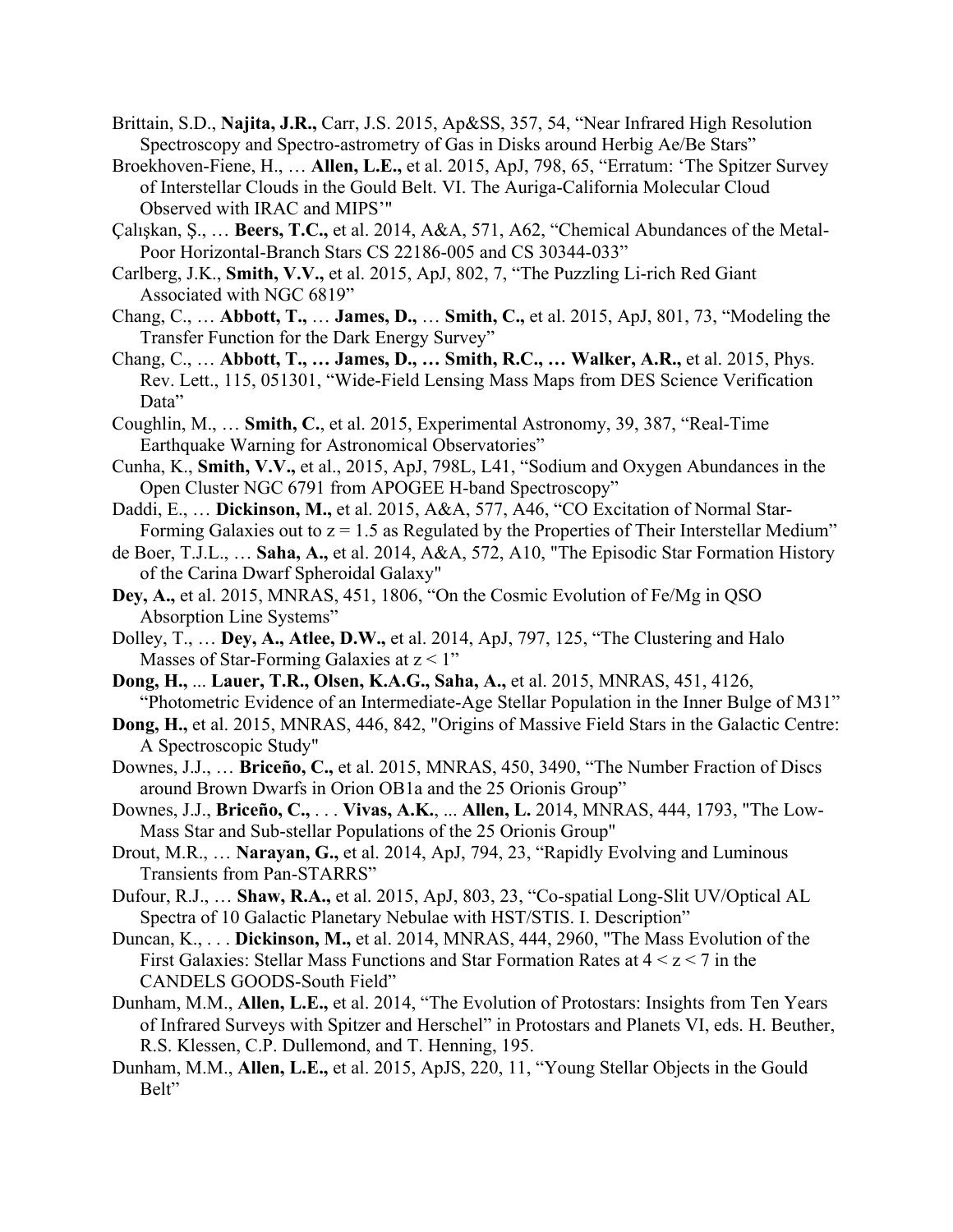- Dzib, S.A., … **Briceño, C.,** et al. 2015, ApJ, 801, 91, "The Gould Belt Very Large Array Survey IV: The Taurus-Auriga Complex"
- Erfanianfar, G., … **Dickinson, M.,** et al. 2014, MNRAS, 445, 2725, "The Evolution of Star Formation Activity in Galaxy Groups"
- Espaillat, C., … **Najita, J.,** et al. 2014, "An Observational Perspective of Transitional Disks" in H. Beuther, R.S. Klessen, C.P. Dullemond, and T. Henning, eds., 497, "Protostars and Planets VI"
- **Everett, M.E.,** … **Silva, D.R.** 2015, AJ, 149, 55, "High-Resolution Multi-band Imaging for Validation and Characterization of Small Kepler Planets"
- Fabrizio, M., ... **Walker, A.R.** 2015, A&A, 580, A18, "The Carina Project. VIII. The α-element Abundances"
- Fekel, F.C., **Hinkle, K.H., Joyce, R.R.,** Wood, P.R. 2015, AJ, 150, 48, "Infrared Spectroscopy of Symbiotic Stars. X. Orbits for Three S-type Systems: V1044 Centauri, Hen 3-1213, and SS 73-96"
- Fernández-Trincado, J.G., **Vivas, A.K.,** et al. 2015, A&A, 574, A15, "Searching for Tidal Tails around ω Centauri Using RR Lyrae Stars"
- Finkelstein, S.L. ... **Dickinson, M.,** et al., 2015, ApJ, 810, 71, "The Evolution of the Galaxy Rest-Frame Ultraviolet Luminosity Function over the First Two Billion Years"
- Fitzpatrick, M., **Olsen, K.,** … **Mighell, K.J.,** et al. 2015, ASP Conf. 495, eds. A.R. Taylor and E. Rosolowsky (ASP), 215, "The NOAO Data Lab"
- Flaugher, B., … **Abbott, T.M.C**., … **James, D.J.**, … **Smith, R.C.**, … **Walker, A.R.**, et al. 2015, AJ, 150, 150, "The Dark Energy Camera"
- Fleming, S.W., ... **Smith, V.V.,** et al. 2015, AJ, 149, 143, "The APOGEE Spectroscopic Survey of Kepler Planet Hosts: Feasibility, Efficiency, and First Results"
- Fontana, A., … **Dickinson, M.,** et al. 2014, A&A, 570, A11, "The Hawk-I UDS and GOODS Survey (HUGS): Survey Design and Deep K-band Number Counts"
- Friedman, A.S., … **Narayan, G.,** et al. 2015, ApJS, 220, 9, "CfAIR2: Near-Infrared Light Curves of 94 Type Ia Supernovae"
- Gałan, C., Mikołajewska, J., **Hinkle, K.H.** 2015, MNRAS, 447, 492, "Chemical Abundance Analysis of Symbiotic Giants—II. AE Ara, BX Mon, KX TrA, and CL Sco"
- Gallenne, A., … **Ridgway, S.,** et al. 2015, A&A, 579, A68, "Robust High-Contrast Companion Detection from Interferometric Observations. The CANDID Algorithm and an Application to Six Binary Cepheids"
- **Garmany, C.D., Glaspey, J.W.,** et al. 2015, AJ, 150, 41, "Projected Rotational Velocities of 136 Early B-type Stars in the Outer Galactic Disk"
- Giallongo, E., … **Dickinson, M.,** et al. 2015, A&A, 578, A83, "Faint AGNs at z > 4 in the CANDELS GOODS-S Field: Looking for Contributors to the Reionization of the Universe"
- Goldstein, D.A., … **James, D., … Smith, R.C., … Walker, A.R.**, et al. 2015, AJ, 150, 82, "Automated Transient Identification in the Dark Energy Survey"
- Grazian, A., … **Dickinson, M.E.,** et al. 2015, A&A, 575, A96, "The Galaxy Stellar Mass Function at  $3.5 \le z \le 7.5$  in the CANDELS/UDS, GOODS-South, and HUDF Fields"
- Günther, H.M., … **Allen, L.,** et al. 2014, AJ, 148, 122, "YSOVAR: Mid-infrared Variability in the Star-Forming Region Lynds 1688"
- Hargreaves, R.J., **Hinkle, K.,** Bernath, P.F. 2014, MNRAS, 444, 3721, "Small Carbon Chains in Circumstellar Envelopes"
- Hartig, E., … **Hinkle, K.,** … **Mighell, K.J.,** et al. 2015, ASP Conf. 497, eds. F. Kerschbaum,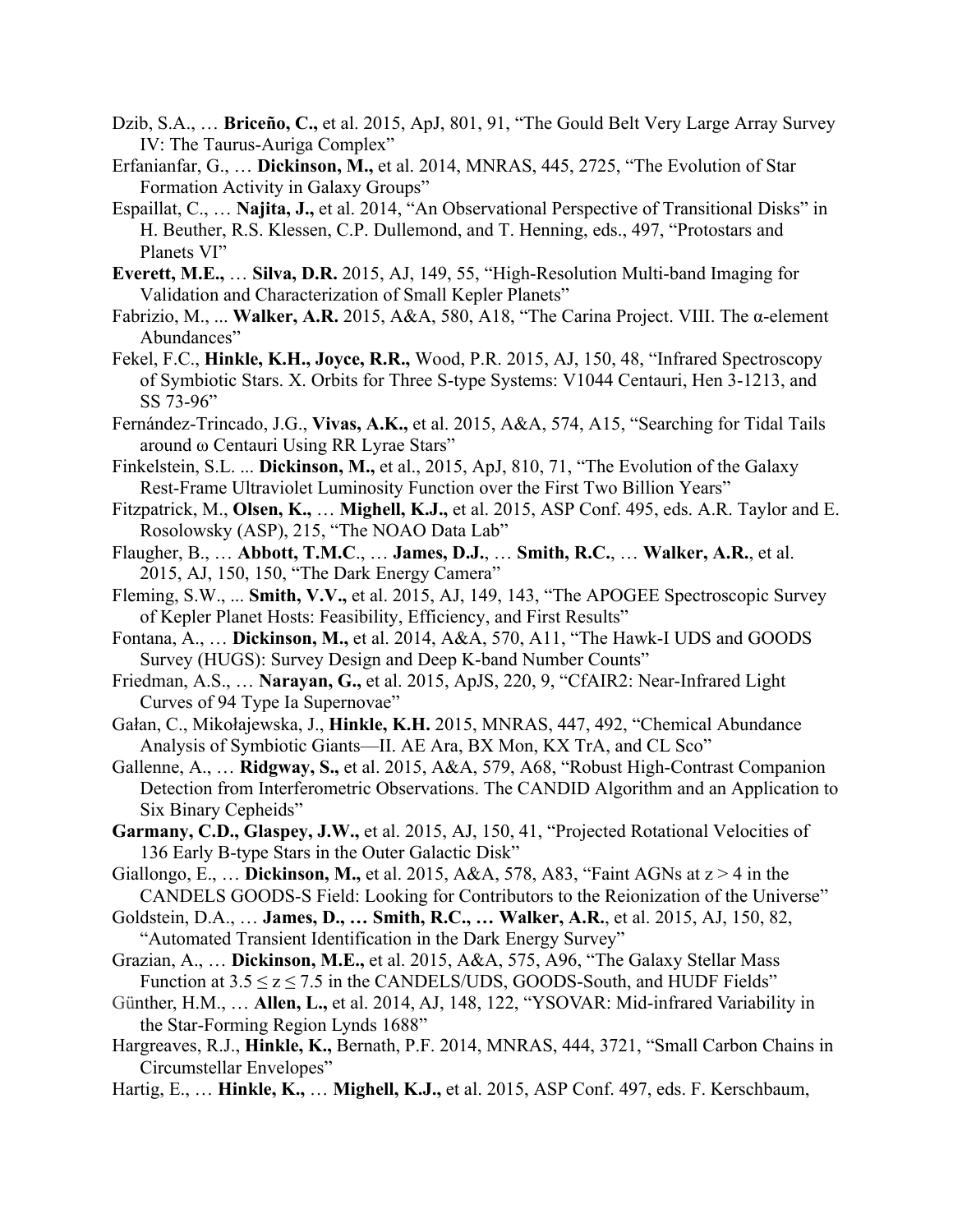R.F. Wing, and J. Hron (ASP), 115, "Kepler and the Long Period Variables"

- Haubois, X., … **Ridgway, S.T.,** et al. 2015, ASP Conf. 497, eds. F. Kerschbaum, R.F. Wing, and J. Hron (ASP), 103, "Interferometric Imaging Diagnostics of X Hya's Circumstellar Environment"
- Hayden, M.R., … **Smith, V.,** et al. 2015, ApJ, 808,132, "Chemical Cartography with APOGEE: Metallicity Distribution Functions and the Chemical Structure of the Milky Way Disk"
- Hernández, J., … **Briceño, C.,** … **Allen, L.,** et al. 2014, ApJ, 794, 36, "A Spectroscopic Census in Young Stellar Regions: The σ Orionis Cluster"
- **Hinkle, K.H., Joyce, R.R.** 2015, ASP Conf. 497, eds. F. Kerschbaum, R.F. Wing, and J. Hron (ASP), 303, "The Brightening of Sakurai's Object"
- **Hong, S., Dey, A.** 2015, MNRAS, 450, 1999, "Network Analysis of Cosmic Structures: Network Centrality and Topological Environment"
- **Hong, S., Dey, A.,** Prescott, M.K.M. 2014, PASP, 126, 1048, "On the Automated and Objective Detection of Emission Lines in Faint-Object Spectroscopy"
- Horch, E.P., … **Everett, M.,** et al. 2015, AJ, 149, 151, "Observations of Binary Stars with the Differential Speckle Survey Instrument. V. Toward an Empirical Metal-Poor Mass-Luminosity Relation"
- Horch, E.P., Howell, S.B., **Everett, M.E.,** Ciardi, D.R. 2014, ApJ, 795, 60, "Most Sub-arcsecond Companions of Kepler Exoplanet Candidate Host Stars Are Gravitationally Bound"
- Hren, A., … **Hinkle, K.H.,** et al. 2015, ASP Conf. 497, eds. F. Kerschbaum, R.F. Wing, and J. Hron (ASP), 305, "Fluorine Abundances of AGB Stars in Stellar Clusters"
- Jönsson, H., … **Hinkle, K.H.** 2015, ASP Conf. 497, eds. F. Kerschbaum, R.F. Wing, and J. Hron (ASP), 269, "The Role of AGB Stars in the Cosmic Fluorine Production"
- Juarez, A.J., Cargile, P.A., **James, D.J.,** Stassun, K.G., et al. 2014, ApJ, 795, 143, "An Improved Determination of the Lithium Depletion Boundary Age of Blanco 1 and a First Look on the Effects of Magnetic Activity"
- **Kartaltepe, J.,** et al. 2015, ApJL, 806, L35, "Rest-Frame Optical Emission Lines in Far-Infrared Selected Galaxies at z<1.7 from the FMOS-COSMOS Survey"
- Kavanagh, P.J., … **Points, S.**, et al. 2015, A&A, 573, A73, "XMM-Newton Study of 30 Doradus C and a Newly Identified MCSNR J0536-6913 in the Large Magellanic Cloud"
- Kervella, P., ... **Ridgway, S.T.,** et al. 2015, A&A, 578, A77, "The Dust Disk and Companion of the Nearby AGB Star L2 Puppis. SPHERE/ZIMPOL Polarimetric Imaging at Visible Wavelengths"
- **Kinman, T.D.,** Brown, W.R. 2014, AJ, 148, 121, "The Identification of RR Lyrae and δ Scutti Stars from Variable Galaxy Evolution Explorer Ultraviolet Sources"
- **Kunder, A.,** ... **Walker, A.,** et al. 2015, ASP Conf. 491, eds. **S. Points, A. Kunder** (ASP), 104, "The RR Lyrae Instability Strip in the Split Horizontal Branch Globular Cluster NGC 6569"
- Kwitter, K.B., ... **Stanghellini, L.,** et al. 2014, RMxAA, 50, 203, "The Present and Future of Planetary Nebula Research. A White Paper by the IAU Planetary Nebula Working Group"
- Kyba, C.C.M., ... **Walker, C.E.,** et al. 2015, Sci Reports, 5, 8409, "Worldwide Variations in Artificial Skyglow"
- Kyba, C.C.M., Lolkema, D.E., **Walker, C.E.** 2015, IAU Proc., Highlights of Astronomy, ed. T. Montmerle (Cambridge), 742, "A Standard Format for Measurements of Skyglow"
- Lackner, C.N., … **Kartaltepe, J.S.,** et al. 2014, AJ, 148, 137, "Late-Stage Galaxy Mergers in Cosmos to  $z \sim 1$ "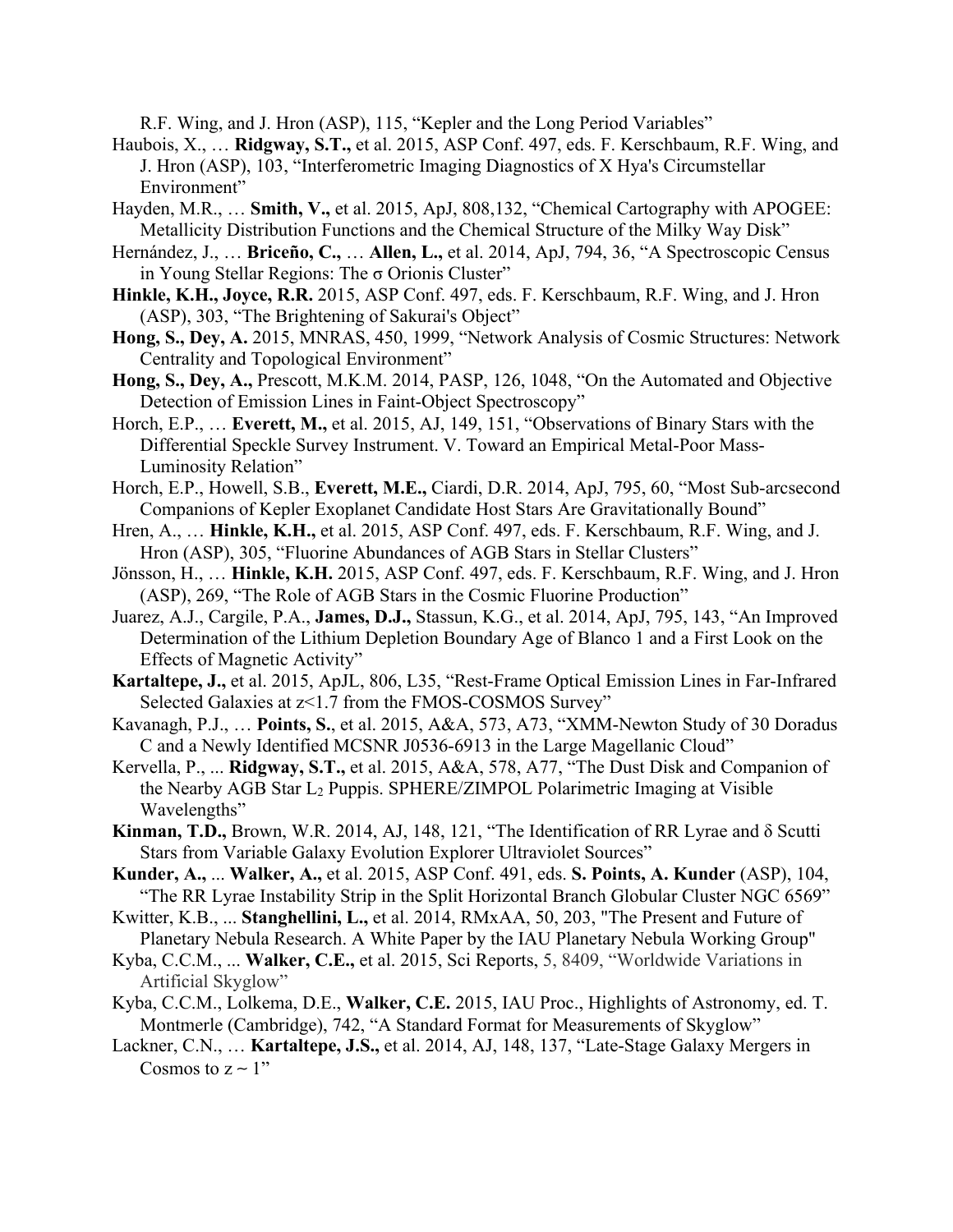- Lacy, M., **Ridgway, S.E.,** et al. 2015, ApJL, 802, L102, "The Spitzer Mid-infrared AGN Survey. II. The Demographics and Cosmic Evolution of the AGN Population"
- Lauer, T.R., et al. 2014, ApJ, 797, 82, "Brightest Cluster Galaxies at the Present Epoch"
- Lebzelter, T., … **Hinkle, K.,** et al. 2015, A&A, 578, A33, "Oxygen Isotopic Ratios in Intermediate-Mass Red Giants"
- Lebzelter, T., … **Hinkle, K.H.,** et al. 2015, ASP Conf. 497, eds. F. Kerschbaum, R.F. Wing, and J. Hron (ASP), 283, "The Challenges of Abundance Analysis for Long-Period Variables"
- Lee, K.-S., **Dey, A., Hong, S.,** … **Inami, H.,** et al. 2014, ApJ, 796, 126, "Discovery of a Very Large Structure at  $z = 3.78$ "
- Lee, N., … **Kartaltepe, J.S.,** et al. 2015, ApJ, 801, 80, "A Turnover in the Galaxy Main Sequence of Star Formation at  $M_* \sim 10^{10} M_{\odot}$  for Redshifts  $z \le 1.3$ "
- Leiton, R., … **Dickinson, M.,** et al. 2015, A&A, 579, A93, "GOODS-*Herschel*: Identification of the Individual Galaxies Responsible for the 80-290  $\mu$ m Cosmic Infrared Background"
- Lentati, L., … **Dickinson, M.,** et al. 2015, ApJ, 800, 67, "COLDz: Karl G. Jansky Very Large Array Discovery of a Gas-Rich Galaxy in COSMOS"
- Lu, N., … **Inami, H.,** et al. 2015, ApJL, 802, L11, "Measuring Star-Formation Rate and Far-Infrared Color in High-Redshift Galaxies Using the CO (7-6) and [NII] 205  $\mu$ m Lines"
- Luridiana, V., Morisset, C., **Shaw, R.A.** 2015, A&A, 573, A42, "PyNeb: A New Tool for Analyzing Emission Lines. I. Code Description and Validation of Results"
- Manchado, A., **Stanghellini, L.,** ... **Shaw, R.A.,** et al. 2015, ApJ, 808, 115, "High-Resolution Imaging of NGC 2346 with GSAOI/GeMS: Disentangling the Planetary Nebula Molecular Structure to Understand Its Origin and Evolution"
- Martin, N.F., … **Olsen, K., Walker, A.R., Vivas, A.K.,** … **Kaleida, C.C.,** … **Blum, R.D., Saha, A.,** et al. 2015, ApJL, 804, L5, "Hydra II: A Faint and Compact Milky Way Dwarf Galaxy Found in the Survey of the Magellanic Stellar History"
- Mason, E., … **Abbott, T.M.C.,** et al. 2014, ASP Conf. 490, eds. P.A. Woudt, V.A.R.M. Ribeiro (ASP), 63, "The Multiple Periods and the Magnetic Nature of CP Puppis"
- Melchior, P., … **Abbott, T.,** … **Smith, C.,** … **Walker, A.,** et al. 2015, MNRAS, 449, 2219, "Mass and Galaxy Distributions of Four Massive Galaxy Clusters from Dark Energy Survey Science Verification Data"
- Mészáros, S., … **Smith, V.V.,** et al. 2015, AJ, 149, 153, "Exploring Anticorrelations and Light Element Variations in Northern Globular Clusters Observed by the APOGEE Survey"
- Miettinen, O., … **Kartaltepe, J.S.,** et al. 2015, A&A, 577, A29, "(Sub)millimetre Interferometric Imaging of a Sample of COSMOS/AzTEC Submillimetre Galaxies—I. Multiwavelength Identifications and Redshift Distribution"
- Milne, P.A., Foley, R.J., Brown, P.J., **Narayan, G.** 2015, ApJ, 803, 20, "The Changing Fractions of Type Ia Supernova NU—Optical Subclasses with Redshift"
- Mobasher, B., … **Pforr, J.,** … **Dickinson, M.,** et al. 2015, ApJ, 808, 101, "A Critical Assessment of Stellar Mass Measurement Methods"
- Monelli, M., … **Walker, A.R.,** et al. 2014, ApJ, 796, 90, "The Carina Project. VII. Toward the Breaking of the Age-Metallicity Degeneracy of Red Giant Branch Stars Using the C<sub>U, B, I</sub> Index"
- Montargès, M., ... **Ridgway, S.T.,** et al. 2014, A&A, 572, A17, "Properties of the CO and H<sub>2</sub>O MOLsphere of the Red Supergiant Betelgeuse from VLTI/AMBER Observations"
- Montargès, M., … **Ridgway, S.T.,** et al. 2015, ASP Conf. 497, eds. F. Kerschbaum, R.F. Wing, and J. Hron (ASP), 209, "VLT/NACO Imaging of the Nearest AGB Star,  $L_2$  Puppis"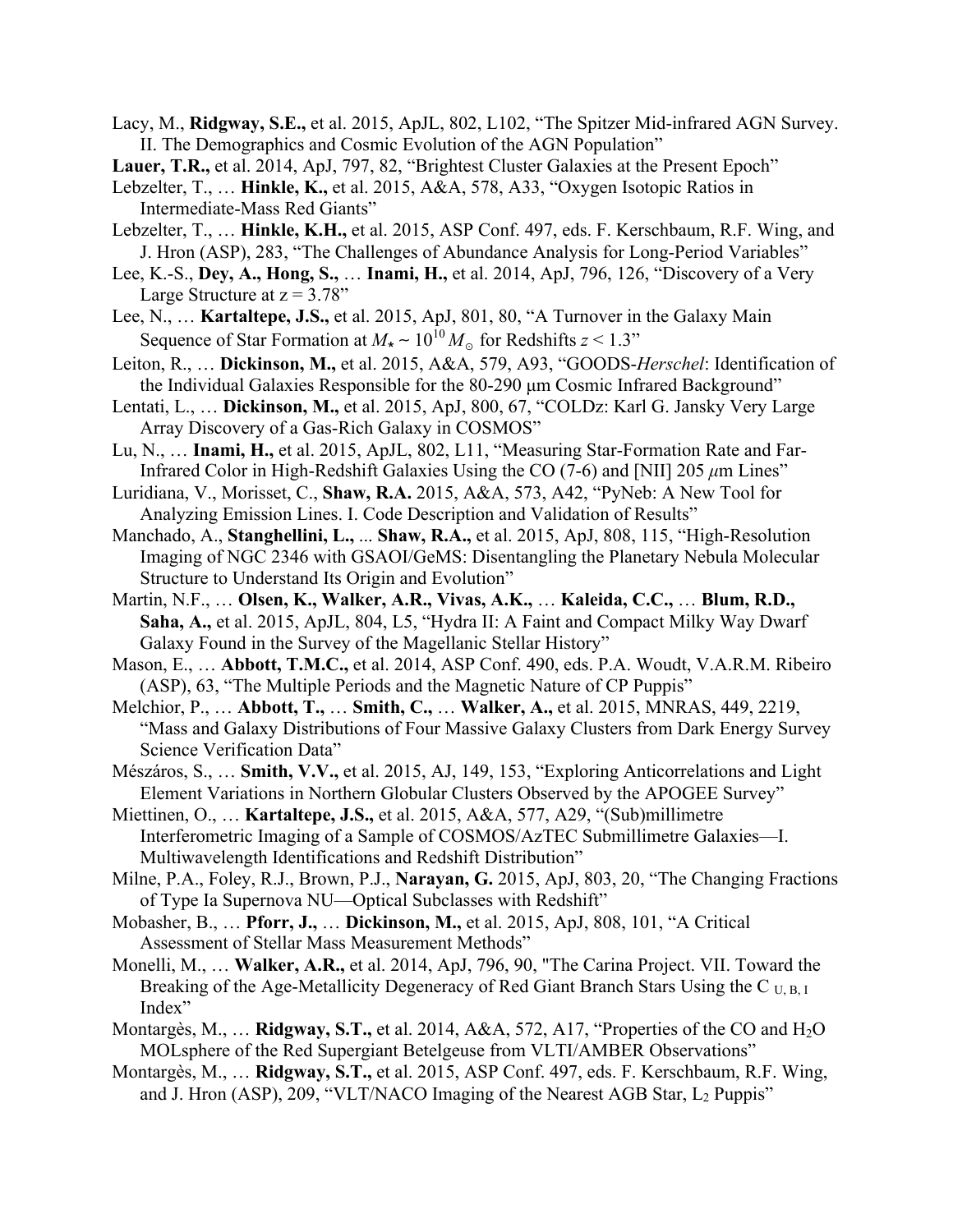- Morris, A.M., … **Pforr, J.,** et al. 2015, AJ, 149, 178, "A WFC3 Grism Emission Line Redshift Catalog in the GOODS-South Field"
- Mourard, D., … **Ridgway, S.T.,** et al. 2015, A&A, 577, A51, "Spectral and Spatial Imaging of the Be+sdO Binary φ Persei"
- **Najita, J.R.,** Andrews, S.M., Muzerolle, J. 2015, MNRAS, 450, 3559, "Demographics of Transition Discs in Ophiuchus and Taurus"
- **Najita, J.R.,** Kenyon, S.J. 2014, MNRAS, 445, 3315, "The Mass Budget of Planet-Forming Discs: Isolating the Epoch of Planetesimal Formation"
- Nandra, K., … **Dickinson, M.,** et al. 2015, ApJS, 220, 10, "AEGIS-X: Deep Chandra Imaging of the Central Groth Strip"
- Navarete, F., Damineli, A., Barbosa, C.L., **Blum, R.D.** 2015, IAU Symp. 307, eds. G. Meynet, C. Georgy, J. Groh, P. Stee (Cambridge), 431, "Accretion Signatures on Massive Young Stellar Objects"
- Navarete, F., Damineli, A., Barbosa, C.L., **Blum, R.D.** 2015, IAU Symp. 307, eds. G. Meynet, C. Georgy, J. Groh, P. Stee (Cambridge), 453, "Circumstellar Environments of MYSOs Revealed by IFU Spectroscopy"
- Navarete, F., Damineli, A., Barbosa, C.L., **Blum, R.D.** 2015, MNRAS, 450, 4364, "A Survey of Extended H2 Emission from Massive YSOs"
- Nayyeri, H., … **Dickinson, M.,** et al. 2014, ApJ, 794, 68, "A Study of Massive and Evolved Galaxies at High Redshift"
- Newman, J.A., … **Beers, T.C.,** et al. 2015, APh, 63, 81, "Spectroscopic Needs for Imaging Dark Energy Experiments"
- Nidever, D., ... **Olsen, K.,** ... **Saha, A.,** ... **Kunder, A.,** ... **Kaleida, C., Walker, A.,** ... **Blum, R.,**  et al. 2015, ASP Conf. 491, eds. **S. Points, A. Kunder** (ASP), 325, "Survey of MAgellanic Stellar History—SMASH!"
- Nidever, D.L., … **Smith, V.,** et al. 2014, ApJ, 796, 38, "Tracing Chemical Evolution over the Extent of the Milky Way's Disk with APOGEE Red Clump Stars"
- Oey, M.S., … **Points, S.D., Smith, R.C.,** et al. 2015, IAU Proc. H16, Highlights of Astronomy, ed. T. Montmerle (Cambridge), 587, "HII Radiative Transfer Revealed by Ionization Parameter Mapping"
- **Olsen, K.A.G., Blum, R.D.,** et al. 2015, ASP Conf. 491, eds. **S. Points, A. Kunder** (ASP), 257, "A Stellar Heist in the Magellanic Clouds"
- Ortiz-León, G.N., … **Briceño, C.,** et al. 2015, ApJ, 805, 9, "The Gould's Belt Very Large Array Survey. II. The Serpens Region"
- Pannella, M., ... **Dickinson, M.** et al. 2015, ApJ, 807, 141, "GOODS-Herschel: Star Formation, Dust Attenuation, and the FIR-radio Correlation on the Main Sequence of Star-Forming Galaxies up to *z*≃4"
- Papadopoulos, A., … **Smith, R.C.,** … **Abbott, T.M.C.,** … **James, D.,** et al. 2015, MNRAS, 449, 1215, "DES13S2cmm: The First Superluminous Supernova from the Dark Energy Survey"
- Papovich, C., … **Dickinson, M.**, ... **Inami, H.,** et al. 2015, ApJ, 803, 26, "ZFOURGE/CANDELS: On the Evolution of M<sup>\*</sup> Galaxy Progenitors from  $z = 3$  to 0.5"
- Paredes, L., **Points, S.D., Smith, R.C**., et al. 2015, ASP Conf. 491, eds. **S. Points, A. Kunder** (ASP), 366, "The MCELS Data Reduction Pipeline and Its Application to PNe Searches in the LMC"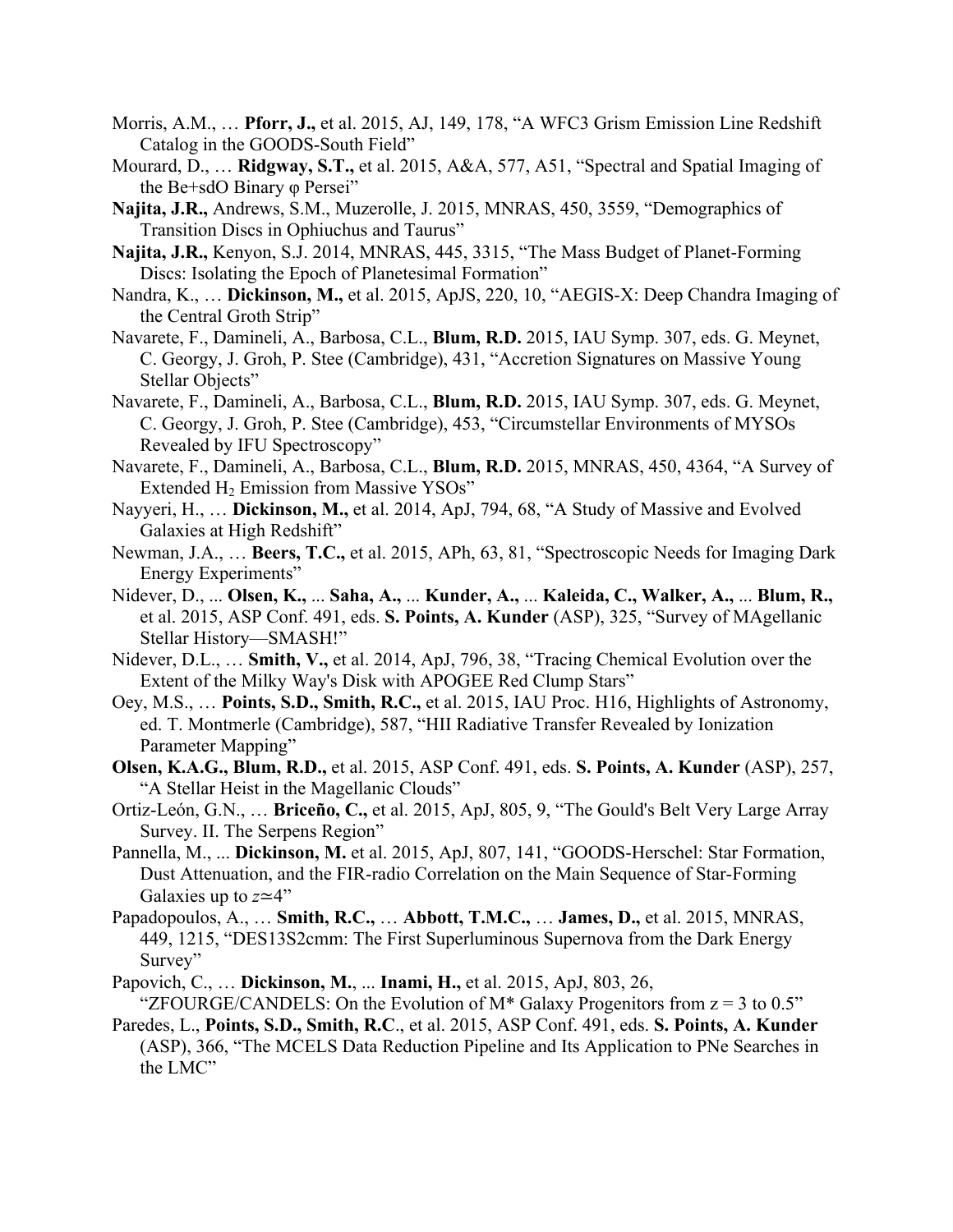- Petersen, C.C., **Walker, C.** 2015, IAU Proc. H16, Highlights of Astronomy, ed. T. Montmerle (Cambridge), 725, "Losing the Dark: A Planetarium PSA about Light Pollution"
- Petty, S.M., ... **Inami, H.,** et al. 2014, AJ, 148, 111, "The FUV to Near-IR Morphologies of Luminous Infrared Galaxies in the GOALS Sample"
- Pinsonneault, M.H., … **Smith, V.V.,** et al. 2014, ApJS, 215, 19, "The APOKASC Catalog: An Asteroseismic and Spectroscopic Joint Survey of Targets in the Kepler Fields"
- **Points, S., Kunder, A.,** eds. 2015, ASP Conf. 491, "Fifty Years of Wide Field Studies in the Southern Hemisphere: Resolved Stellar Populations in the Galactic Bulge and the Magellanic Clouds"
- Popesso, P., ... **Dickinson, M.,** et al. 2015, A&A, 574, A105, "The Evolution of Galaxy Star Formation Activity in Massive Haloes"
- Popesso, P., ... **Dickinson, M.,** et al. 2015, A&A, 579, A132, "The Role of Massive Halos in the Star Formation History of the Universe"
- Prescott, M.K.M., Martin, C.L., **Dey, A.** 2015, ApJ, 799, 62, "Spatially Resolved Gas Kinematics within a Lyα Nebula: Evidence for Large-Scale Rotation"
- Quinn, S.M., … **Everett, M.E.,** et al. 2015, ApJ, 803, 49,"KOI-1299: A Red Giant Interacting with One of Its Two Long-Period Giant Planets"
- Rapson, V.A., … **Allen, L.E.** 2014, ApJ, 794, 124, "A Spitzer View of the Giant Molecular Cloud MON OB1 EAST/NGC 2264"
- Rebull, L.M., . . . **James, D.,** … **Allen, L.,** et al. 2014, AJ, 148, 92, "Young Stellar Object VARiability (YSOVAR): Long Timescale Variations in the Mid-infrared"
- Reipurth, B., … **Tokovinin, A.,** et al. 2014, "Multiplicity in Early Stellar Evolution," in eds. H. Beuther, R.S. Klessen, C.P. Dullemond, and T. Henning, 267, "Protostars and Planets VI"
- Rest, A., ... **Matheson, T., Smith, R.C.,** et al. 2015, ASP Conf. 491, eds. **S. Points, A. Kunder** (ASP), 247, "Light Echoes of Ancient Transients with the Blanco 4m Telescope"
- Riddle, R.L., **Tokovinin, A.,** et al. 2015, ApJ, 799, 4, "A Survey of the High Order Multiplicity of Nearby Solar-Type Binary Stars with Robo-AO"
- **Ridgway, S.T., Matheson, T., Mighell, K.J., Olsen, K.A.,** et al. 2014, ApJ, 796, 53, "The Variable Sky of Deep Synoptic Surveys"
- Rigliaco, E., … **Najita, J.,** et al. 2015, ApJ, 801, 31, "Probing Stellar Accretion with Midinfrared Hydrogen Lines"
- Riguccini, L., ... **Kartaltepe, J.,** et al. 2015, MNRAS, 452, 470, "The Composite Nature of Dust-Obscured Galaxies (DOGs) at z~2-3 in the COSMOS Field: I. A Far-Infrared View"
- Roberts, L.C., Jr., **Tokovinin, A.,** et al. 2015, AJ, 149, 118, "Know the Star, Know the Planet. III. Discovery of Late-Type Companions to Two Exoplanet Host Stars"
- Rosario, D. J., … **Kartaltepe, J.,** et al. 2015, A &A, 573, A85, "The Host Galaxies of X-ray Selected Active Galactic Nuclei to  $z = 2.5$ : Structure, Star Formation, and Their Relationships from CANDELS and Herschel/PACS"
- Ross, T.L., Holtzman, J.A., **Saha, A.,** Anthony-Twarog, B.J. 2015, AJ, 149, 198, "Metallicity Distribution Functions of Four Local Group Dwarf Galaxies"
- Rumble, D., … **Allen, L.E.,** et al. 2015, MNRAS, 448, 1551, "The JCMT Gould Belt Survey: Evidence for Radiative Heating in Serpens MWC 297 and Its Influence on Local Star Formation"
- Ryde, N., ... **Najita, J.,** et al. 2015, ASP Conf. 497, eds. F. Kerschbaum, R.F. Wing, and J. Hron (ASP), 67, "Evolved Stars with Complex Atmospheres—the High Spectral Resolution, Mid-IR View"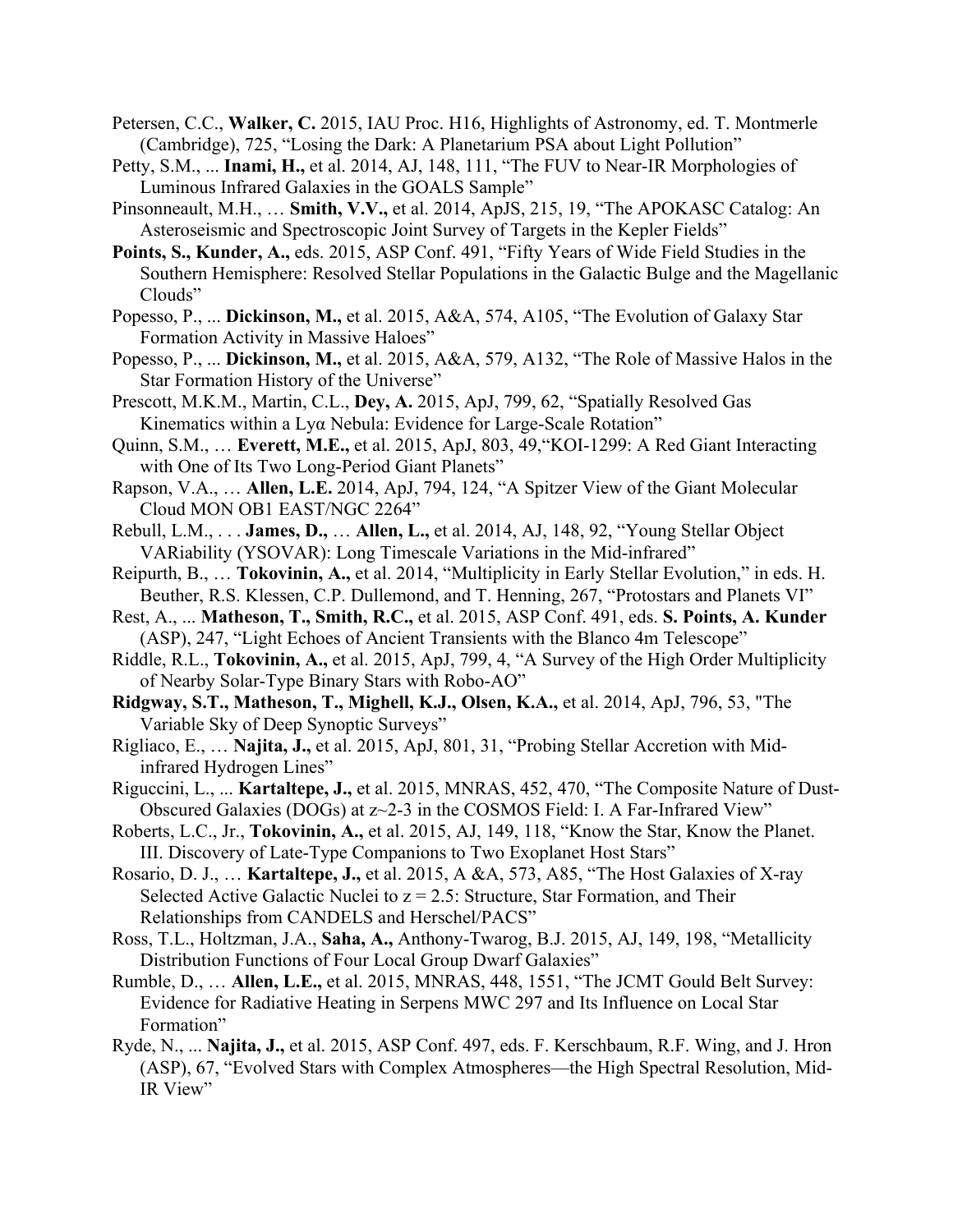- Safarzadeh, M., … **Inami, H.,** et al. 2015, ApJ, 798, 91, "A Novel Technique to Improve Photometry in Confused Images Using Graphs and Bayesian Priors"
- Safron, E.J., … **Allen, L.E.,** et al. 2015, ApJ, 800, L5, "HOPS 383: An Outbursting Class 0 Protostar in Orion"
- **Saha, A.,** Olszewski, E.W. 2015, ASP Conf. 491, eds. **S. Points, A. Kunder** (ASP), 317, "Old Stellar Populations as Structural Tracer of the Magellanic Cloud Complex"
- Salim, S., ... **Dickinson, M.** 2015, ApJ, 808, 25, "On the Mass-Metallicity-Star Formation Rate Relation for Galaxies at *z* ∼ 2"
- Salim, S., … **Dickinson, M.,** et al. 2014, ApJ, 797, 126, "A Critical Look at the Mass-Metallicity-Star Formation Rate Relation in the Local Universe. I. An Improved Analysis Framework and Confounding Systematics"
- Salmon, B., … **Dickinson, M.,** et al. 2015, ApJ, 799, 183, "The Relation between Star Formation Rate and Stellar Mass for Galaxies at  $3.5 \le z \le 6.5$  in CANDELS"
- **Salyk, C.,** et al. 2015, ApJL, 810, L24, "Detection of Water Vapor in the Terrestrial Planet Forming Region of a Transition Disk"
- Sánchez, C., … **Abbott, T.,** … **Atlee, D.,** … **Dey, A.,** … **Smith, R.C.,** … **Valdés, F.,** … **Walker, A.,** et al. 2014, MNRAS, 445, 1482, "Photometric Redshift Analysis in the Dark Energy Survey Science Verification Data"
- Sanders, N., … **Narayan, G.,** et al. 2015, ApJ, 799, 208, "Toward Characterization of the Type IIP Supernova Progenitor Population: A Statistical Sample of Light Curves from Pan-STARRS1"
- Santini, P., … **Pforr, J.,** … **Dickinson, M.E.** 2015, ApJ, 801, 97, "Stellar Masses from the CANDELS Survey: The GOODS-South and UDS Fields"
- Schaefer, G.H., … **Ridgway, S.T.,** et al. 2014, Natur, 515, 234, "The Expanding Fireball of Nova Delphini 2013"
- Schreiber, C., … **Inami, H., Dickinson, M.,** et al. 2015, A&A, 575, A74, "The Herschel View of the Dominant Mode of Galaxy Growth from  $z = 4$  to the Present Day"
- Scoville, N., … **Kartaltepe, J.,** et al. 2015, ApJ, 800, 70, "ALMA Imaging of HCN, CS, and Dust in Arp 220 and NGC 6240"
- Siana, B., … **Dickinson, M.,** et al. 2015, ApJ, 804, 17, "A Deep Hubble Space Telescope and Keck Search for Definitive Identification of Lyman Continuum Emitters at z~3.1"
- Silverman, J.D., … **Kartaltepe, J.S.,** et al. 2015, ApJS, 220, 12, "The FMOS-COSMOS Survey of Star-Forming Galaxies at z~1.6. III. Survey Design, Performance, and Sample Characteristics"
- Simmons, B.D., … **Kartaltepe, J.S.,** et al. 2014, MNRAS, 445, 3466, "Galaxy Zoo: CANDELS Barred Discs and Bar Fractions"
- Simon, J.D., … **Abbott, T., … James, D., … Smith, R.C., … Walker, A.R.,** et al. 2015, AJ, 808, 95, "Stellar Kinematics and Metallicities in the Ultra-faint Dwarf Galaxy Reticulum II"
- **Smith, M.G.** 2015, ASP Conf. 491, eds. **S. Points, A. Kunder** (ASP), 39, "The Turn of the Millennium, CTIO and AURA-O, 1993-2007"
- **Smith, M.G.** 2015, IAU Proc. H16, Highlights of Astronomy, ed. T. Montmerle (Cambridge), 753, "An Introduction to IAU 2009 Resolution B5"
- **Smith, M.G.** 2015, IAU Proc. H16, Highlights of Astronomy, ed. T. Montmerle (Cambridge), 745, "Protection of Northern Chile as an ICOMOS/IAU `Window to the Universe'''
- **Smith, R.C.** 2015, ASP Conf. 491, eds. **S. Points, A. Kunder** (ASP), 48, "CTIO: The Next 50 Years"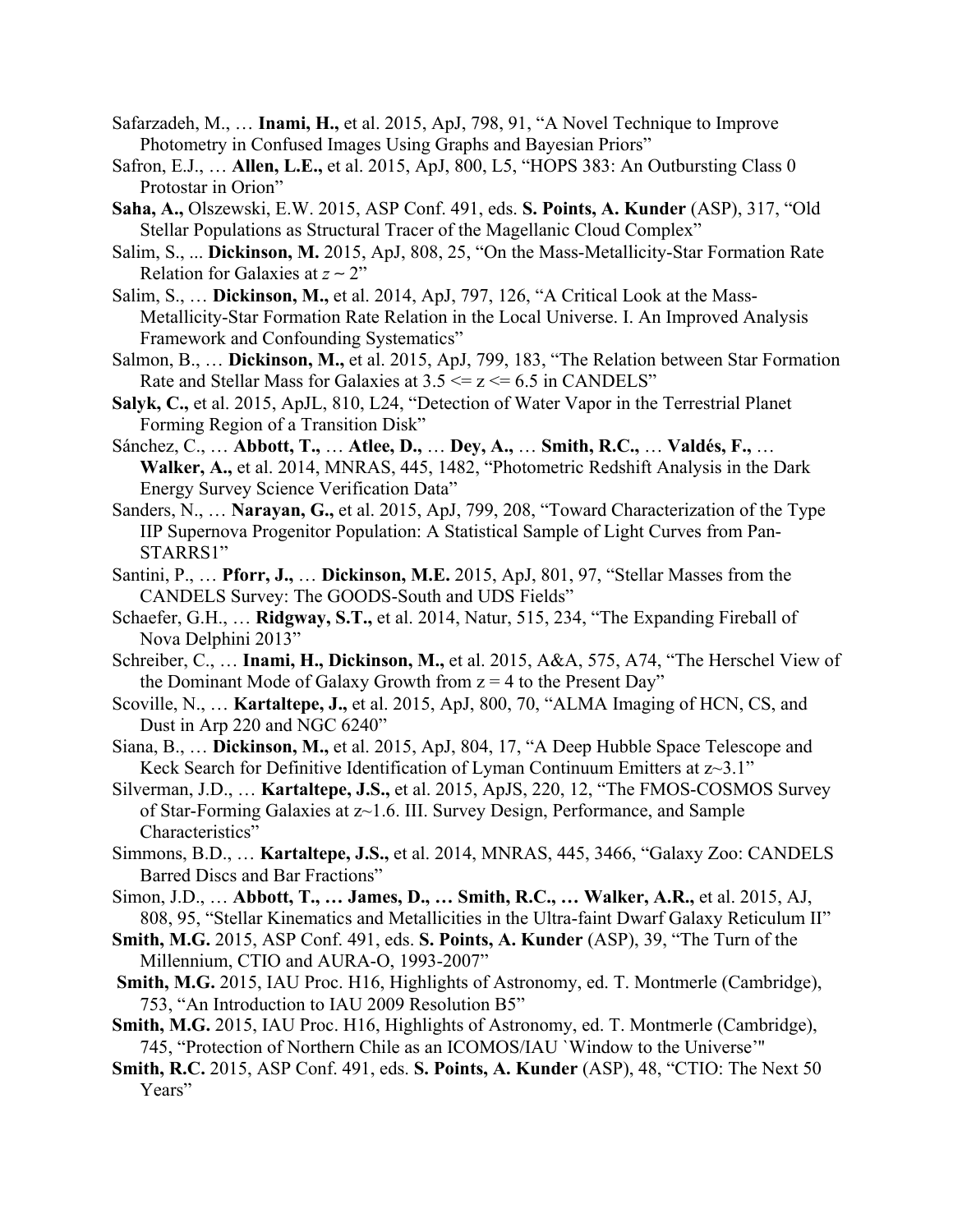- Szkody, P., **Everett, M.E.,** ... **Silva, D.R.,** et al. 2014, AJ, 148, 63, "Follow up Observations of SDSS and CRTS Candidate Cataclysmic Variables"
- Teske, J.K., … **Smith, V.V.,** et al. 2015, ApJL, 801, L10, "Abundance Differences between Exoplanet Binary Host Stars XO-2N and XO-2S—Dependence on Stellar Parameters"
- Throop, H.B., … **James, D.,** et al. 2015, 46th Lunar and Planetary Science Conference, 2258, "Experimental Measurement of the Sub-micron Ejecta from Hypervelocity Impacts into Meteorites"
- Tilvi, V., … **Dickinson, M.,** et al. 2014, ApJ, 794, 5, "Rapid Decline of Lyα Emission toward the Reionization Era"
- **Tokovinin, A.** 2014, AJ, 148, 72, "Imaging Survey of Subsystems in Secondary Components to Nearby Southern Dwarfs"
- **Tokovinin, A.,** et al., 2015, AJ, 150, 50, "Speckle Interferometry at SOAR in 2014"
- **Tokovinin, A.,** Gorynya, N.A., Morrell, N.I. 2014, MNRAS, 443, 3082, "The Quadruple System ADS 1652"
- **Tokovinin, A.,** Latham, D.W., Mason, B.D. 2015, AJ, 149, 195, "The Unusual Quadruple System HD 91962 with a 'Planetary' Architecture"
- **Tokovinin, A.,** Pribulla, T., Fischer, D. 2015, AJ, 149, 8, "Radial Velocities of Southern Visual Multiple Stars"
- Torres, G., … **Everett, M.E.,** et al. 2015, ApJ, 800, 99, "Validation of 12 Small Kepler Transiting Planets in the Habitable Zone"
- Trump, J.R., … **Kartaltepe, J.,** et al. 2014, ApJ, 793, 101, "No More Active Galactic Nuclei in Clumpy Disks than in Smooth Galaxies at  $z \sim 2$  in CANDELS/3D-HST"
- **Valdes, F.,** DECam NEO Survey, 2015, ASP Conf. 495, eds. A.R. Taylor and E. Rosolowsky, 95, "A Moving Object Detection System (MODS) for the DECam NEO Survey"
- Wagner, C.R., … **Dey, A.,** et al. 2015, ApJ, 800, 107, "Star Formation in High-Redshift Cluster Ellipticals"
- **Walker, A.R.** 2015, ASP Conf. 491, eds. S. Points, A. Kunder (ASP), 34, "CCD Imagers at CTIO: From 0.16 to 520 Megapixels"
- **Walker, C.E.,** … **Smith, M.,** et al. 2015, IAU Proc. H16, Highlights of Astronomy, ed. T. Montmerle (Cambridge), 758, "Summaries of SpS17 Discussions IAU GA 2012 Special Session on Light Pollution"
- **Walker, C.E.,** Buxner, S. 2015, IAU Proc. H16, Highlights of Astronomy, ed. T. Montmerle (Cambridge), 732, "The Impact of Light Pollution Education through a Global Star-Hunting Campaign & Classroom Curricula"
- **Walker, C.E.,** Kyba, C.C.M. 2015, IAU Proc. H16, Highlights of Astronomy, ed. T. Montmerle (Cambridge), 734, "Citizen Science Programs on Light Pollution Awareness: Where Do We Go with the Data?"
- White, C.J., … **Matheson, T.,** et al. 2015, ApJ, 799, 52, "Slow-Speed Supernovae from the Palomar Transient Factory: Two Channels"
- Williams, B.F., … **Lauer, T.R.,** et al. 2014, ApJS, 215, 9, "The Panchromatic Hubble Andromeda Treasury. X. Ultraviolet to Infrared Photometry of 117 Million Equidistant Stars"
- Williams, B.F., … **Lauer, T.R.,** et al. 2015, ApJ, 802, 49, "Tracing the Metal-Poor M31 Stellar Halo with Blue Horizontal Branch Stars"
- Willis, S., … **Allen, L.** 2015, ApJ, 809, 87, "The Schmidt Law in Six Galactic Massive Star-Forming Regions"